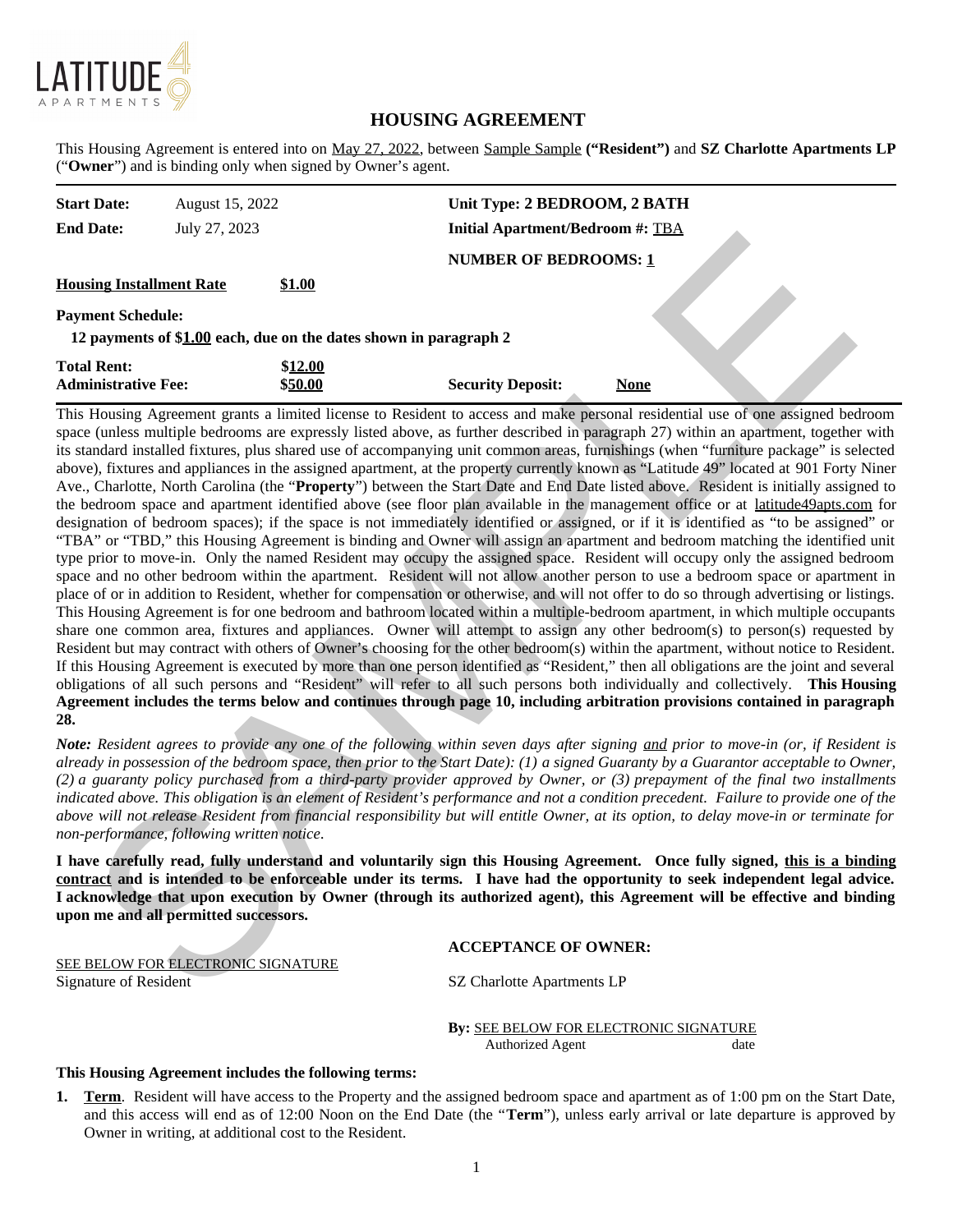**2. Payment.** Resident accepts financial responsibility for the full Term of the Housing Agreement, regardless of whether the assigned bedroom space is occupied for the full Term or at all. Resident agrees to make full and prompt payment to Owner according to the payment schedule specified below, without demand of Owner, together with all additional charges or fees applicable under this Housing Agreement. **The Total Rent stated above is a fixed price for the entire Term and is payable in equal installments for convenience; there is no proration or adjustment for any partial month of occupancy.** Payment may be made by personal check, money order or cashier's check, or in Owner's discretion by credit card, check card, electronic check, or by direct bank transfer, provided that Owner reserves the right to charge processing fees as appropriate for such payment methods. Cash will not be accepted. If any payment is returned unpaid, Owner may require Resident to make future payments by certified funds. Payment (including by mail) is deemed made only when actually received by Owner or its agent, subject to clearance of funds. Resident's payment obligation is a promise by Resident which is independent from all of Owner's and its agent's promises, duties and obligations, and is not subject to set-off. To cover Owner's added costs for **late payment**, each payment will be increased by a late charge of **5% of the unpaid rent or \$15**, whichever is greater, if any installment of rent is not paid in full within five days after its due date (i.e., on or before the  $6<sup>th</sup>$  calendar day of the month in which it is due), as allowed by North Carolina Code § 42-46. At Owner's option and without notice to Resident, but subject to applicable law, any amounts owed by Resident, including but not limited to late charges, returned check fees, damage or replacement costs, and any amount owed by Resident to Owner under a separate agreement, will be considered Rent under the terms of this Agreement. In the event any payment is past due, Owner may take legal action for possession and payment. To cover Owner's added costs for processing of payments that are dishonored or returned due to insufficient funds, non-compliant accounts or credit card chargebacks, each such payment will be increased by \$35 or the maximum amount allowed by law, whichever is less, as a returned payment charge, and will not be considered paid until valid payment has been received. Payment should be mailed or delivered to **Latitude 49, 901 Forty Niner Ave., Charlotte, NC 28262**. Acceptance by Owner of any payment shall not constitute a waiver of Owner's right to terminate this Housing Agreement and/or claim any damages. Unpaid charges past due more than 30 days will also bear additional interest at the statutory rate, as allowed by law, from such date through the date of payment in full. **Example 2021**<br>
Sometimes a distance of the interaction condition of the interaction of the interaction of the interaction of the interaction of the interaction of the interaction of the interaction of the interaction of

Payment will be due without proration as follows:

| $1st$ day of August 2022              | \$1.00 | $1st$ day of February 2023       | \$1.00 |
|---------------------------------------|--------|----------------------------------|--------|
| 1 <sup>st</sup> day of September 2022 | \$1.00 | $1st$ day of March 2023          | \$1.00 |
| 1 <sup>st</sup> day of October 2022   | \$1.00 | $1st$ day of April 2023          | \$1.00 |
| 1 <sup>st</sup> day of November 2022  | \$1.00 | $1st$ day of May 2023            | \$1.00 |
| 1 <sup>st</sup> day of December 2022  | \$1.00 | 1 <sup>st</sup> day of June 2023 | \$1.00 |
| $1st$ day of January 2023             | \$1.00 | $1st$ day of July 2023           | \$1.00 |

- **3. Owner; Agent.** The Owner of the Property is SZ Charlotte Apartments LP. Owner has appointed The Scion Group LLC ("Manager") as its property management agent, authorized to act on behalf of Owner, including for purposes of service of process and receiving and receipting for demands and notice. Written correspondence to Owner or its agent should be mailed to: **901 Forty Niner Ave., Charlotte, NC 28262**.
- **4. Assignments.** Apartment and bedroom space assignments are made, and may be changed, only by Owner or its agent. **Change requested by Resident:** Resident may request to change assignments to a different apartment. Such change requests by the Resident are only effective upon written approval by Owner in its discretion, subject to the following preconditions: (a) Resident must be in good standing under the Housing Agreement; (b) Resident must prepay a \$200 reassignment fee (refunded if the request is declined); (c) Resident and Owner must sign a written confirmation of the change in assignment, including Resident's agreement to pay the prevailing rate for the new assignment, pro-rated to the date scheduled for relocation; and (d) relocation must be completed within 48 hours or charges will apply on both spaces. **Change by Owner:** Owner reserves the right to relocate Resident to another equivalent bedroom space or apartment at the Property for any reason (*e.g.,* roommate conflict, urgent maintenance, etc.) upon at least three days' notice. In such case, if the new Owner-assigned space carries a lower rate, Resident's charges will be pro-rated and reduced accordingly; if the new Owner-assigned space carries a higher rate, Resident will continue to pay the rate under this Housing Agreement and will not be charged the higher rate. Failure to relocate within the time provided by Owner will be considered a material breach and may also result in charges applying for both spaces.
- **5. Termination; Subletting/Delegation.** Once this Housing Agreement is signed by Owner and Resident, Resident can terminate occupancy by providing written notice to Owner and by fully vacating the premises, **provided that in all cases Resident will remain fully responsible for the Total Rent that would have accrued under this Housing Agreement, through the end of**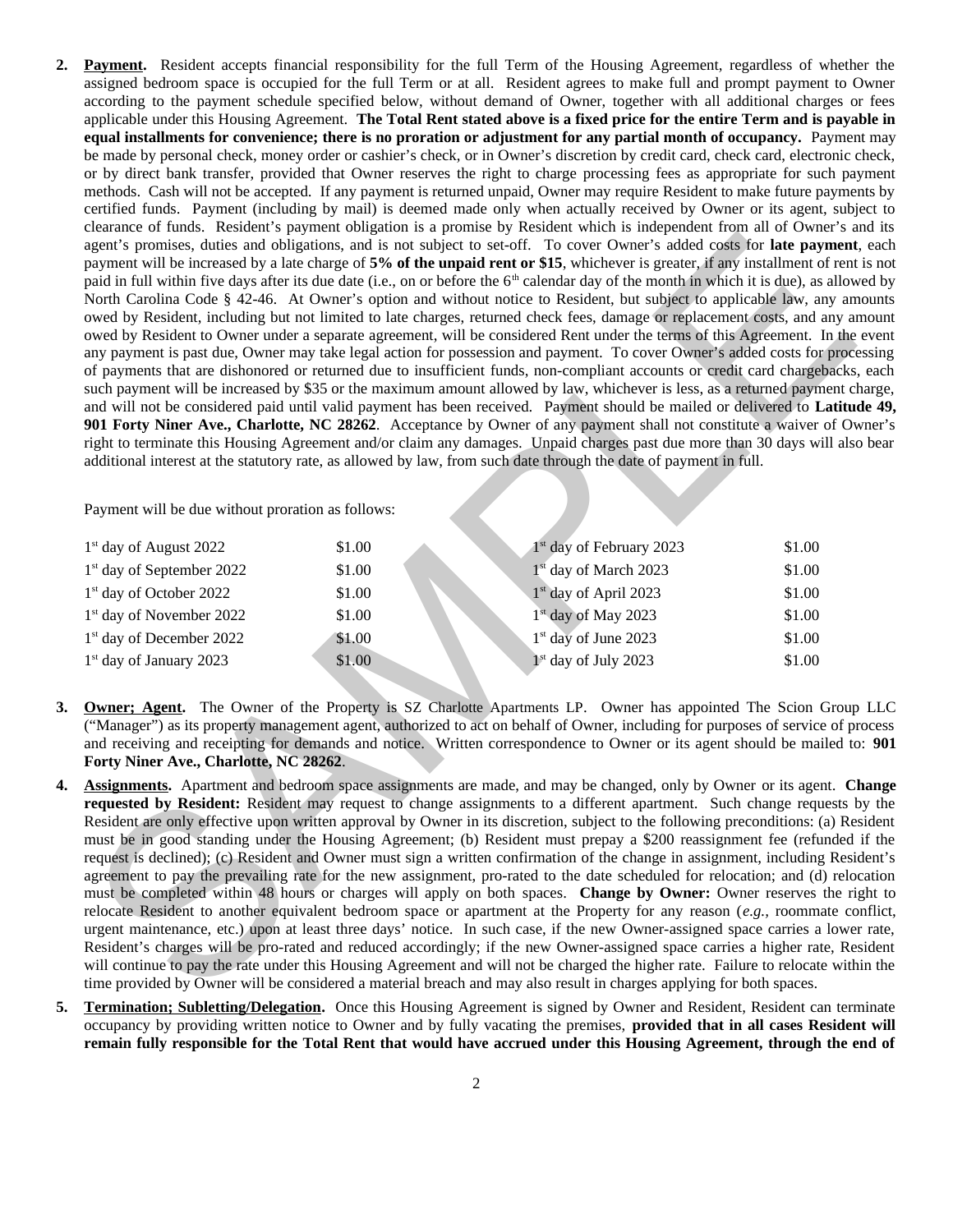**the full original Term**. No exception can be made for financial hardship, academic changes, family matters, medical issues, roommate conflict or any other reason. Any charges associated with damage to a bedroom space, apartment or the Property or Resident's failure to vacate completely upon termination, will be payable in addition to the foregoing amount. After such termination, Owner will use its commercially reasonable efforts to contract with other individuals for the use of all available bedroom spaces, including the bedroom space vacated by Resident; if and when all such available bedroom spaces at the Property are fully assigned and occupied and no bedroom spaces remain vacant, Resident will receive a credit equal to the remaining charges that would have accrued under this Housing Agreement, prorated from such date through the end of the original term hereof, less a \$200 cancellation/marketing fee which is in addition to all other charges provided herein. Resident understands that due to the nature of student housing, successful mitigation is highly unlikely; therefore, Resident will be responsible for remaining scheduled rent, subject to potential credit for mitigation as described above, and Owner may apply all prepaid amounts (if any) toward Resident's obligation. Resident may not assign or transfer Resident's interest in this Agreement, or any part hereof, nor sublet Resident's right to use the Property, apartment or bedroom space, or any part thereof, nor provide keys to any other person. However, in Owner's sole discretion, Resident may delegate his or her right to use the Property to another person pursuant to Owner's approved delegation form, signed by all parties, if Resident is in good standing under the Agreement and pays to Owner a delegation fee of \$200.

- **6. Move-in; Inspection; Delay.** Before Resident may access or occupy the premises, all required administrative fees, other annual charges and all installments then due must be paid in full with cleared funds and guaranty requirements satisfied. Prior to Resident taking possession of the assigned bedroom space (and any re-assigned bedroom space), Resident will conduct an inspection of the assigned bedroom space and apartment and will note on the Check-In/Check-Out Inspection Report ("Inspection Report") any defects, damage or other conditions observed, if not already identified by Owner on such report; upon completion and approval by Owner, the Inspection Report will become part of this Agreement. At the time of move-out, Resident is encouraged to inspect the bedroom space and apartment with Owner's representative by making an appointment during business hours at least 48 hours in advance. Within three business days following Resident's move-out (or, as applicable, following the move-out of all residents of an apartment) at the termination of this Agreement, or within a reasonable time if Resident moves out without notifying Owner, Owner will note the then-present condition of the assigned bedroom space and apartment, including all appliances and fixtures, and any damages incurred and/or extraordinary cleaning deemed necessary by Owner or extraordinary wear as determined by Owner. Resident will promptly pay all costs of restoring the bedroom space and apartment to the same condition upon move-in, less normal wear. Resident acknowledges that except as provided in the Inspection Report, each bedroom space and apartment are being delivered in "as-is" condition, and Resident's acceptance of the assigned bedroom space and apartment at the beginning of the Term constitutes Resident's acknowledgment that the bedroom space and apartment and all fixtures are in good repair and condition. Owner will not be responsible for any damages or consequences suffered by Resident as a result of Owner's inability to timely deliver possession of the apartment or assigned bedroom space to Resident on the anticipated Start Date; in such event, the rent payable will be abated until Owner renders possession and such delay will not extend or decrease the term or change the End Date. If any about Bookin a bikelihol. Bookin and was askin at taskin a bikelihol. In the bikelihola and the stationary and the stationary and the stationary and the stationary and the stationary and the stationary and the stat
- **7. Utilities; Amenities.** The following utilities are included in the Total Rent set forth in this Agreement: **Internet access, water/sewer and trash disposal**. Resident will be responsible, together and jointly with other residents of the Resident's assigned apartment as applicable, for arranging for and paying all charges associated with telephone and other utilities not listed above and will promptly pay to the respective utility providers all such charges as they come due. Resident will pay a pro-rata share (based on the number of actual contracted residents of the apartment) for the apartment's usage of **electricity** as additional Rent, subject to an allowance for prepaid electricity in the amount of \$30.00 per contracted resident, per month. Resident will be responsible for his or her pro-rata share of electricity charges during the term of this Agreement, regardless of actual date of move-in or move-out. No refund or credit will be provided for usage below the allowance value or any given level. In connection with the administration of electricity billing during the term of this Agreement, Resident will pay prior to occupying the assigned apartment (or on the first electricity bill, at Owner's discretion), a single up-front bill **service fee of \$60** (or alternately, at Owner's option, a service fee of \$5.00 per monthly bill) for administration, billing, overhead and similar expenses and charges incurred by Owner for providing electricity allocations and billing services. Upon Resident's request, Owner will provide copies of applicable electricity bills. At Owner's option, to the extent permitted by law, Resident may be pre-billed for the estimated amount of charges above the above conservation credits for any electricity bills anticipated to be received during the final 30 days of the term or after the end of the term of this Agreement, calculated based on historical electricity charges for the apartment and pursuant to applicable electricity billing laws and regulations. As part of each electricity bill, Resident may be charged and agrees to pay promptly to Owner late payment fees and/or NSF fees, as may be applicable, in the amounts stated in paragraph 2 of this Agreement, as liquidated estimates of costs incurred in connection with the administration and collection of late payment. Owner makes no representations and hereby disclaims any and all warranties, express or implied, with respect to any utilities provided, including but not limited to those warranties concerning merchantability and fitness for a particular purpose or use, whether made allegedly by Owner or its representatives or agents, whether in writing or otherwise, except as otherwise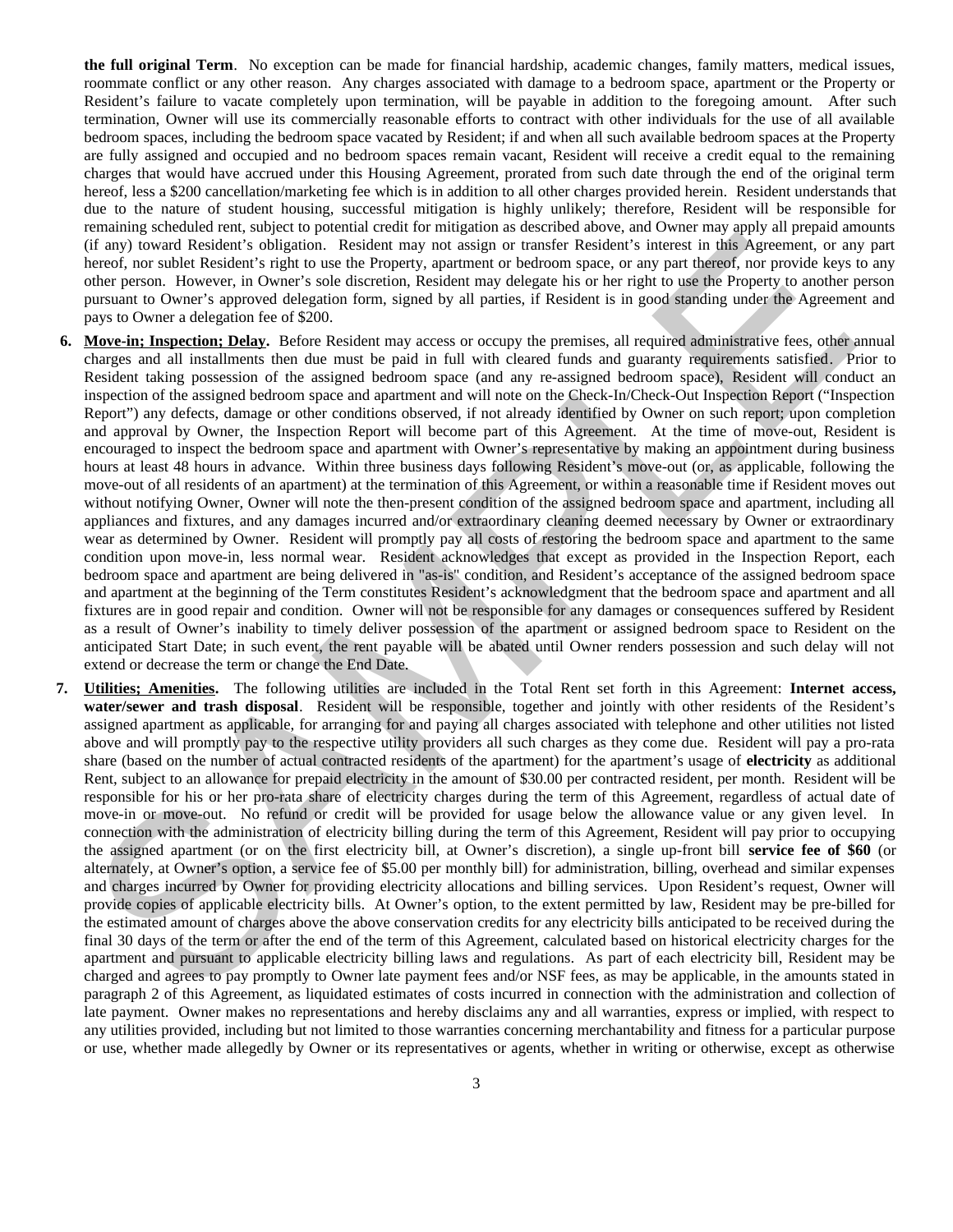expressly stated in this Agreement. Owner does not warrant or guarantee the protection of Resident's privacy during operation of utilities, that such utilities will satisfy Resident's requirements, or that the operation of utilities will be uninterrupted or error free. Resident acknowledges and agrees that neither Owner nor its affiliates, agents, employees or representatives will be responsible to Resident for any non-economic, consequential, incidental, indirect or special damages, including incidental, economic or punitive damages, arising from breach of warranty, breach of contract, negligence or any other legal ground of action, or by reason of the use, discontinuation or modification of any utilities or the termination of any utilities, whether arising from Resident's use of (or inability to use) utilities, or otherwise, even if Owner has been advised of the possibility of such damage. In the event that any utility service proves defective, or is discontinued or terminated, Owner's and Manager's entire combined liability and Resident's exclusive remedy will be limited to a reimbursement of the approximate cost of that utility incurred by Resident, prorated by the day for each day the utility service proved defective, or was discontinued or terminated, for more than 24 hours. Resident agrees to indemnify, defend and hold harmless Owner and its employees, affiliates and agents, from any and all losses, claims, damages, expenses, other liabilities and causes of action of every nature, including attorney fees, which arise directly or indirectly in connection with: (i) violation by Resident of any laws, ordinances, regulations or rules regarding the utilities; or (ii) illegal or inappropriate use of the utilities. Any damage or loss to any utility devices during Resident's occupancy will be charged to Resident (and the other residents in the apartment, as applicable) at the replacement cost. Owner responsibility and liability for electricity service billing, and all remedies, charges and fees related to electricity service, are subject to and controlled by the orders and rules of the North Carolina Utilities Commission. Management will establish schedules and policies for the use of recreation facilities, amenities and other common spaces. Owner may add, remove, close (temporarily or permanently), upgrade or modify any of the recreation facilities, amenities or common spaces in Owner's discretion, without notice or compensation; provided that if this Agreement expressly includes a separate Amenity Fee, Resident's sole remedy will be limited to a pro-rata credit of such Amenity Fee for the period a covered amenity is closed or fully unavailable.

- **8. Required Liability Insurance; Personal Property**. During the full term of the Housing Agreement, Resident agrees to obtain and maintain at Resident's expense a policy of personal liability insurance (i.e., renter's liability insurance) from a licensed insurance carrier in the United States, with coverage of at least \$100,000 per occurrence at actual replacement cost, covering Owner's losses of any kind arising from fire, smoke or water and caused by Resident's negligence and/or by Resident's animal. The liability insurance requirement and the existence or limits of any such insurance will not reduce or supersede Resident's obligations under this Housing Agreement, except to the extent Owner charges and Resident pays for a waiver of this insurance requirement as provided below. Resident is not obligated to purchase insurance from any specific provider and may arrange its own personal liability insurance policy from any insurer of Resident's choosing meeting the requirements of this paragraph, in which case Resident agrees to provide written proof of the required personal liability insurance coverage, including causing Owner and Manager to be listed as named interested parties on such insurance coverage, by mailing the proof of insurance to P.O. Box 18999, Atlanta, GA 31126-1399. Owner will provide instructions prior to move-in for submitting proof of insurance or purchasing a compliant insurance policy; Resident's failure to comply with these insurance requirements will be a breach by Resident with Owner reserving its remedies but will not give Resident any right of termination. If Resident fails or chooses not to provide sufficient proof of compliant personal liability insurance to Owner by the Start Date, or if Resident's insurance is cancelled during the term of this Housing Agreement, then Owner may, at its option, waive Resident's obligation to provide such insurance and obtain its own coverage in Owner's name for the same limited risks (up to \$100,000 per occurrence from fire, smoke or water damage caused accidentally by Resident's negligence and/or by Resident's animal) at Owner's expense; in such case, Resident agrees to reimburse Owner at the cost of \$12.00 per installment as additional Rent during the remaining term of this Agreement, of which Owner will retain \$5.00 per installment as an administrative fee and use the remaining \$7.00 per installment to procure such insurance for itself. This waiver is not insurance, does not release Resident from liability for other damage or causes and does not cover Resident's personal property. Owner strongly recommends that Resident maintain insurance covering Resident's personal property or belongings, which Resident may elect to purchase. Neither Owner nor any of its employees, representatives or agents assumes any liability, directly or indirectly, for loss or damage to the personal property of Resident or others by fire, theft or any other cause. Any personal property remaining in the bedroom space and/or apartment at the end of the Term or after earlier termination of this Agreement will be considered abandoned by Resident and may be disposed of by Owner at the risk and expense of Resident, with Owner maintaining a landlord's lien for unpaid rent as provided by law. Owner will not be liable or responsible for storage or disposition of the Resident's personal property. If there are multiple individuals comprising Resident, then all references to and obligations of Resident in this paragraph 8 will apply to each such individual, separately. in the detailed and the bit houses Concertain and the main case. This may be the main and the stationary of the stationary of the stationary of the stationary of the stationary of the stationary of the stationary of the ma
- **9. Responsibility for Damage. Resident is solely responsible for any damage, defacement or loss within the assigned bedroom space. All assigned residents of an apartment are jointly and severally responsible for any damage, defacement or loss to common areas, other parts of the facility, fixtures or appliances, except for the portion of damages over \$100,000 where it is finally established that Resident or one or more other residents of the apartment were solely at fault for the entire loss, in which case such person(s) will be solely responsible.** Resident is fully responsible for the conduct of Resident's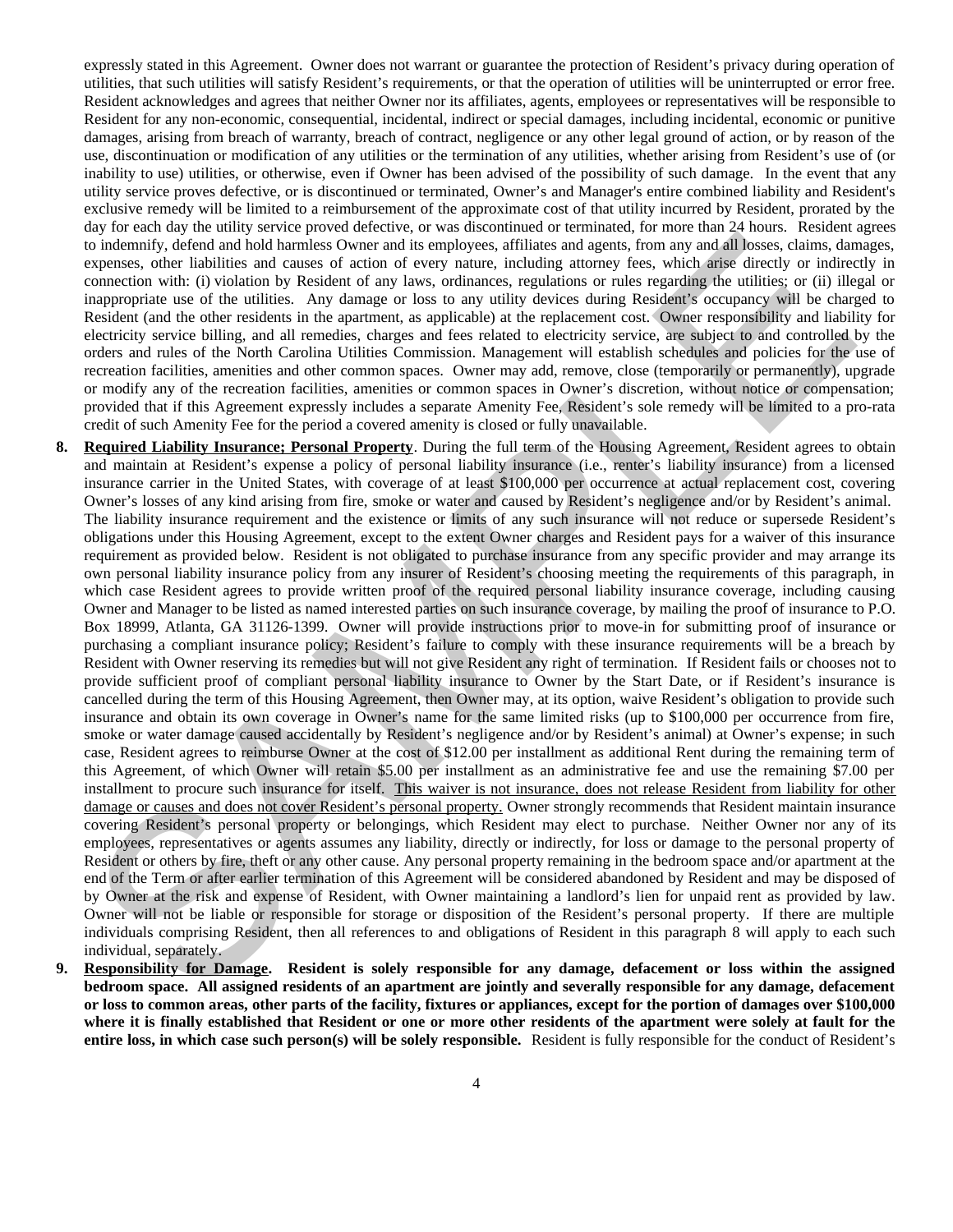guests, visitors, licensees and invitees ("Guests"), including without limitation harm to individuals or damage or defacement of any part of the Property or its fixtures or property of third parties (including other residents) by such Guests.

- **10. Prohibitions.** Firearms, weapons, explosives and illegal drugs of any kind are strictly prohibited anywhere on or about the Property, including individual apartments and bedroom spaces (except government-issued service weapons carried by duly deputized law enforcement personnel). No gas or charcoal grill, nor any other open flame cooking or heating device, may be stored or used on any balcony, deck and/or patio at the Property, except permanently installed community grills provided by Owner. Resident will, and will cause Guests to: (a) comply with all federal, state, county and city laws, ordinances and/or regulations, including without limitation those relating to the consumption of alcoholic beverages; (b) not act in any way that endangers the Property or the safety of any person, or that is intended to facilitate criminal activity; (c) not engage in disruptive conduct or allow any noise loud enough to be heard outside the apartment or in neighboring apartments assuming doors and windows were closed; (d) not place or keep any trash outside of the apartment, including on any balcony, deck or patio; (e) not damage, take or possess any property belonging to others without express consent; (f) not tamper or interfere with smoke detectors, sprinklers or fire alarms; (g) not injure the reputation of the Property or its residents, (h) not act or fail to act in any way that would cause an increase in the rate of insurance at the Property; (i) not engage in any activity which interferes with or decreases the use and enjoyment of the Property by other residents; and (j) otherwise obey the Community Policies and other rules applicable to the Property. Any single violation of any of the foregoing will be considered a material breach of this Agreement and will be good cause for immediate termination of the Agreement with all applicable charges due.
- **11. Cleanliness and Safety; Entry.** Resident agrees to maintain the assigned bedroom space, the apartment and the common areas of the Property in a clean, safe and sanitary condition, to exercise all due care in the use of same, and to cooperate fully with the Property pest control program as requested. Resident will place all trash in provided receptacles and will be responsible for the cost of cleaning the interior or exterior of the apartment if not kept in sanitary condition. When outdoor temperatures are below 40 degrees Fahrenheit, Resident will keep the apartment's heat turned on to prevent frozen or burst pipes, including during vacations. When outdoor temperatures exceed 85 degrees Fahrenheit, Resident will keep the apartment's air conditioning turned on and set to a reasonable temperature to prevent mold or mildew growth, including during vacations. Owner and its agents, employees and contractors may enter any apartment and bedroom space to perform routine maintenance, inspections, showings and other ordinary functions, provided that Owner will provide advance notice to residents of an apartment before such entry. Owner reserves the right to enter an apartment and any bedroom space without prior notice (including a passkey and/or disarming the alarm or other means of entry if locks have been changed) for emergency maintenance or repair purposes, or when there is reasonable cause to believe that a situation exists that could cause danger to life, safety, health or property. Owner may confiscate any item deemed to cause a danger and is under no obligation to pay compensation for or to return such items.
- **12. Residential Use; Pets.** The bedroom space and apartment may be used solely for private residential purposes and for no other purposes. Resident may not carry on any business or other enterprise from the bedroom space or apartment, nor use any Ownerprovided Internet connections for business purposes. Resident may place no signs, placards or other advertisement of any character in the bedroom space or apartment, nor display anything in an apartment or bedroom space that is visible from outside the Property or the apartment. Resident may not store at the property or connect to a Property electrical outlet any mobility device owned by a third party. Pets are permitted in or about the Property only following Owner's signature on a Pet Addendum for the specific pet, which requires payment of a mandatory pet fee and deposit; all other pets are prohibited anywhere at the Property. Certain animals and breeds are prohibited; Owner reserves the right to decline permission for any pet it deems may be unsafe or unsanitary and to have removed any unattended or dangerous animal. Every dog must be kept on a leash at all times when outside of the Resident's apartment. Additional restrictions on the number, keeping and treatment of pets are provided in the Community Policies and Pet Addendum. The residents of any apartment in which an animal is kept are jointly and severally responsible for the actions of the animal, including any damage caused by the animal, and for prompt clean-up of all waste from the animal. Violation of the pet policies will subject Resident to cleaning and daily administration fees in Owner's discretion and will be considered as a material breach of this Agreement by Resident. conduct or allow any make loud enough in the heat during in the industrial in the spheriment and the same of the interaction of the same of the same of the same of the same of the same of the same of the same of the same
- **13. Guests; Occupancy Limits.** No more than one person may occupy a bedroom space, except for minor children for whom the Resident is the parent or legal guardian (further subject to apartment occupancy limits), with Owner's consent and with consent of apartment-mates as applicable. If Resident desires to have an Overnight Guest (any person staying in the Resident's assigned bedroom space or apartment for more than three total nights in any 30-day period), then Resident must register the Overnight Guest(s) with Owner. Resident may not have Overnight Guest(s) for more than three consecutive nights, nor for more than six total nights in any 30-day period. In the event any unregistered or unauthorized Overnight Guest(s) are identified to be in or using an apartment or bedroom space, Owner may assess against the Resident a fee of \$60 per night, in addition to the right of Owner to declare Resident in material breach of this Agreement and pursue other available remedies. Although Resident may have Guests from time to time, Owner reserves the right to restrict the number of persons permitted in or about an apartment at any time in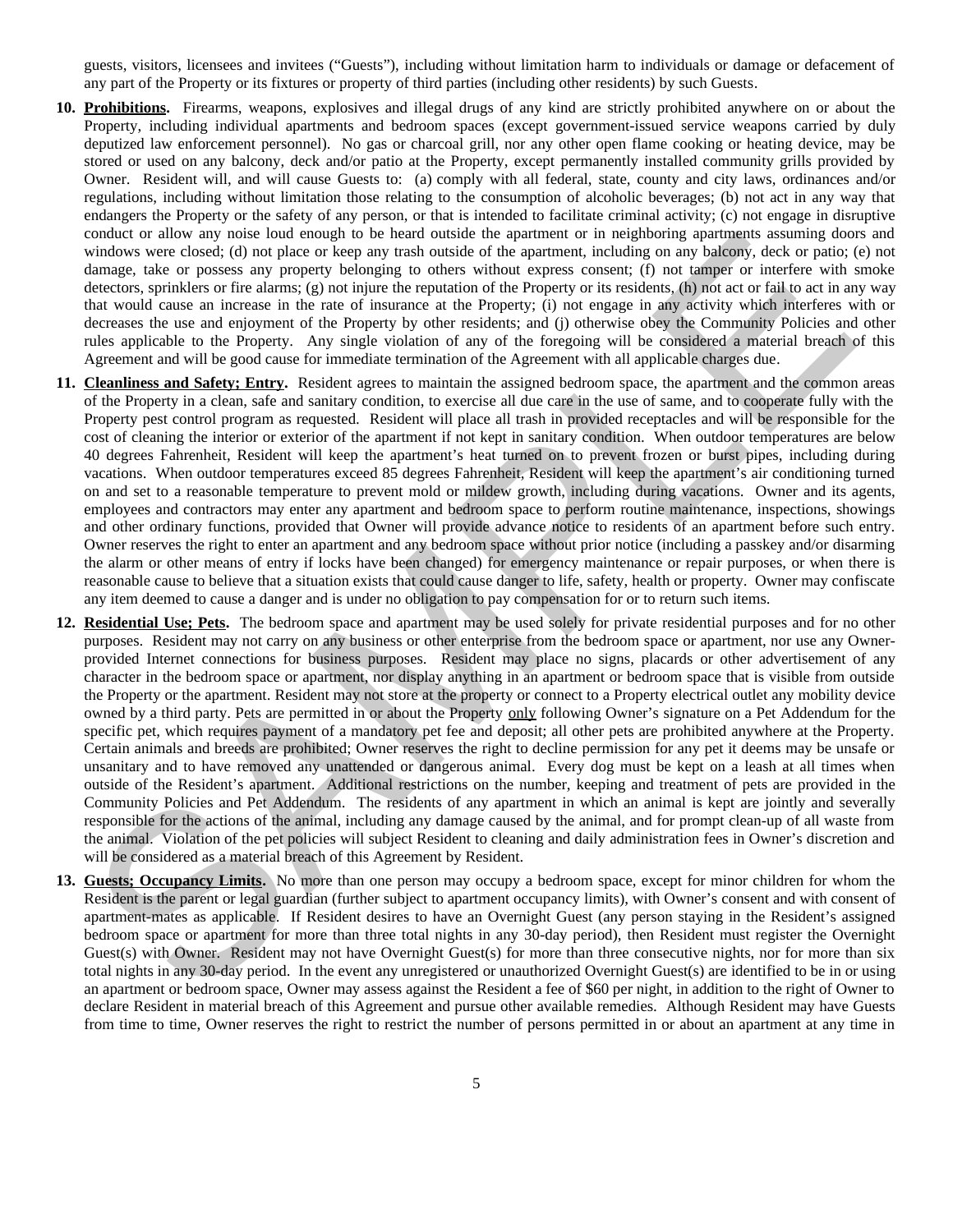Owner's discretion, to protect safety and the quiet enjoyment of other residents. Guests may park only in designated guest parking areas, if any, and no Guest's vehicle may remain at the Property for more than three days.

- **14. Parking.** This Housing Agreement grants to Resident a non-exclusive, undivided limited permit to use one parking spot at any given time in the Property's parking lot (subject to handicap parking restrictions) for the sole purpose of parking one personal, non-commercial vehicle, and for ordinary access to and from such parking lot over marked driveways. The parked vehicle must be properly registered and licensed, and may not create a safety hazard. Vehicles improperly parked or appearing abandoned may be towed at the vehicle owner's expense. The Parking Addendum will create a limited use license and not a bailment. Resident assumes all risk and responsibility for damage to the vehicle and any personal property contained in it, and the vehicles or other personal property of others, in connection with any use of parking areas. Unauthorized or improperly parked vehicles will be towed at the risk and expense of the vehicle owner. Owner is not responsible for any damage to vehicles or property contained in vehicles. Owner reserves the right to revoke or restrict parking rights in the event Resident violates this Agreement or the Parking Addendum.
- **15. Smoking.** Smoking or vaping inside any apartment, hallway, stairwell, balcony, patio or other indoor or adjacent area by Resident or his or her guest(s) is prohibited. In the event that Resident or any guest smokes, burns candles, burns incense or engages in any other activity which could result in particles and/or smoke which tend to cause staining or odor on walls, carpets or other portions of the premises, soiling of ductwork that could require duct cleaning or a persistent odor in the apartment that necessitates the removal of carpet and padding despite an apparent clean appearance, all such damage and repair cost will be considered extraordinary damage beyond normal wear and tear and is the responsibility of the Resident. Therefore, Resident agrees that **any** smoking indoors will subject the resident(s) to a minimum deep-cleaning fee of **\$250**, plus any additional costs of cleaning or repair in connection with smoking or other smoke-related damage.

## **16. Maintenance, Alteration and Repair**

- (a) Resident is responsible for and agrees to take good care of the premises, fixtures and all common areas. Resident may not remove any of Owner's property and will not perform any repairs, upgrades, painting, wallpapering, electric changes or other alterations of the premises without prior written consent from Owner. Resident will be responsible for damage from waste stoppages caused by foreign or improper objects or improper use in lines serving bathrooms, damage to fixtures, appliances, doors, windows, screens, damage from water faucets left on or from doors left open, and repairs or replacements to alarm devices necessitated by misuse or damage by Resident and/or guests. Extraordinary appliances or furnishings such as satellite dishes, hot tubs, pool tables, water beds or high utility-consuming devices may not be installed or placed on the premises or anywhere at the Property without Owner's prior written consent, in its sole discretion.
- (b) In the case of a malfunction of any utilities or damage by fire, water or similar cause, or any water leak, suspected mold or microbial growth, electrical problem, broken glass, broken lock or any other condition that Resident reasonably believes poses a hazard to health and safety, Resident must promptly notify Owner in writing. Owner will act with reasonable time and diligence in making repairs and reconnections; Resident may not withhold or reduce payment of rent or other charges during such time. Maintenance and repair requested by Resident will generally be performed between 8am and 8pm, unless the work is considered an emergency, in which case work may take place at any time. Owner may temporarily disconnect equipment or utilities to avoid property damage and/or to perform repairs requiring such interruption, in Owner's sole discretion. Owner will not be liable for any inconvenience, discomfort, disruption or interference with Resident use of the premises because of ongoing repairs, alterations or improvements to the premises, the apartment or the Property. otived at the risk and exponesite for the vehicle owers. Owner is not responsible for any damage no vehicle at property contains a consideration of the state of the state of the state of the state of the state of the state
- (c) Following move-in, Resident is responsible for providing and changing all light bulbs and batteries (for smoke detectors and remote controls) in the assigned apartment. A written maintenance report requesting assistance in changing these items may be submitted for maintenance staff assistance, with extra charges payable by Resident as applicable per Owner's published rates. From time to time, maintenance staff may enter the assigned apartment with or without notice to inspect and change furnace filters and to provide pest control.
- **17. Management; Community Policies.** Owner may retain employees and management agents from time to time to manage the Property, and Owner's agent may retain other employees or contractors. Resident, on behalf of himself or herself and his or her Guests, agrees to comply fully with all directions from Owner and its employees and agents, and the rules and regulations (including all amendments and additions thereto, except those that substantially modify the Resident's bargain and to which Resident timely objects) as contained in this Housing Agreement and the Community Policies of the Property. **The Community Policies are available at** https://latitude49apts.com/policies.pdf **or on request from the management office and are considered part of this Housing Agreement.**
- **18. Breach by Resident.** Upon any breach by Resident of this Housing Agreement or a prior agreement between Resident and Owner or its affiliates, including community policies, Owner may without separate demand or notice except as provided by law, and in addition to other lawful remedies, do any one or more of the following: (i) collect any charge under this Housing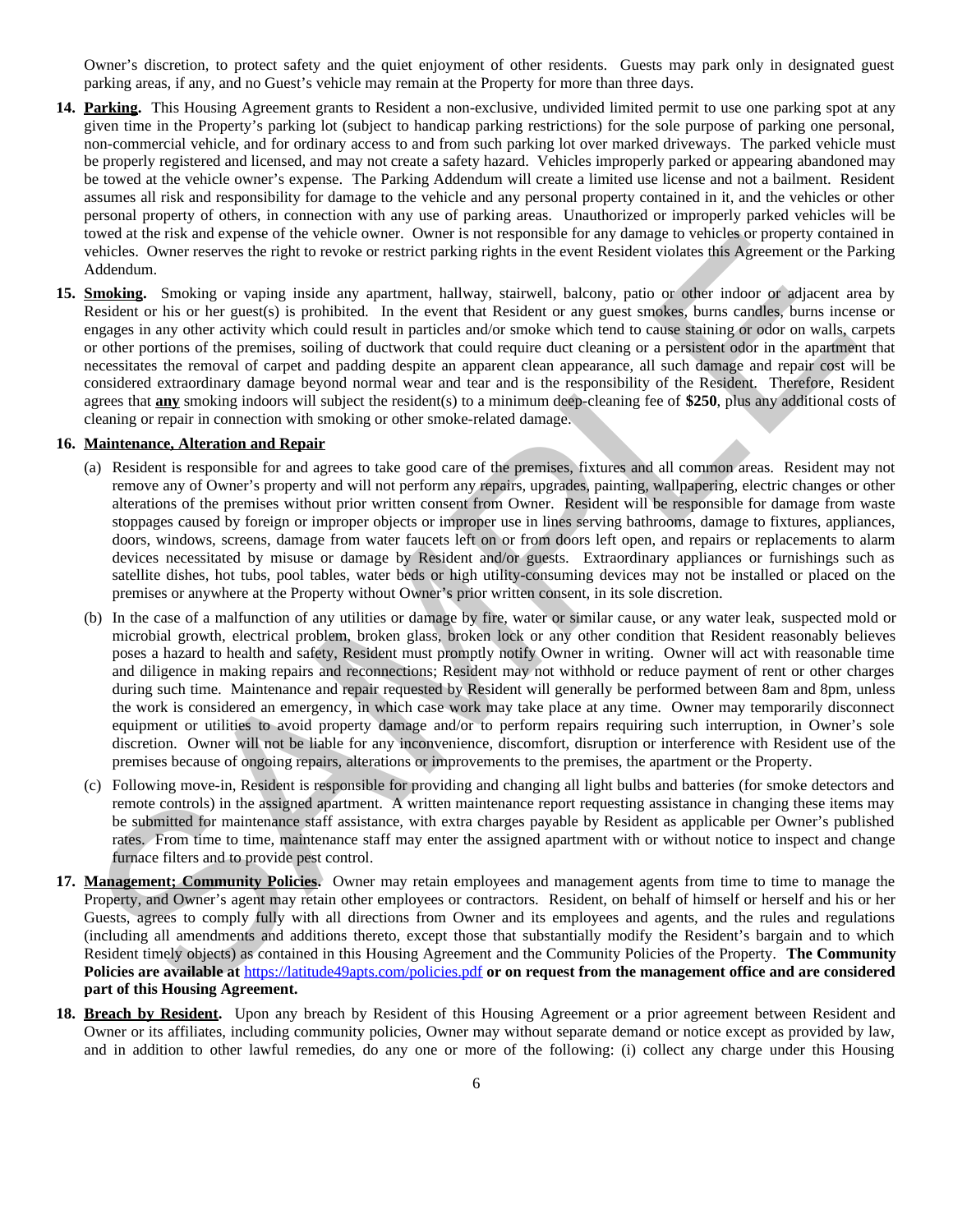Agreement or community policies, including reimbursement for costs of collection; (ii) terminate this Housing Agreement and/or Resident's right to occupy the premises, and/or institute an action for eviction; (iii) sue to collect all past due charges and/or unpaid rent and other charges which would become due through the End Date or until the bedroom space and all other bedroom spaces at the Property have been filled, with recovery by Owner of any discrepancy in rent rate and any expense incurred in obtaining the new resident contract; (iv) report any information to credit reporting agencies. Without limitation, Owner may terminate this Housing Agreement for non-payment of rent or other charges, or upon any conduct by Resident that is prohibited by or in breach of this Agreement, or if, in the reasonable judgment of Owner, continued residency will or may be detrimental to the educational process or the health, safety and/or welfare of the other residents of the Property or any of the Property's personnel. Upon any termination as described in this paragraph: (a) Resident must fully vacate the bedroom space and apartment (including removing all personal belongings) within the time provided in the written notice given by Owner, and will have no further use of or access to the Property, the assigned apartment or bedroom space; and (b) Resident will be fully responsible for all rent and other charges as if the Agreement had been terminated by Resident as described in paragraph 5. Owner's termination for breach will not limit Owner's claim for damages resulting from Resident's breach of the Housing Agreement. Owner's acceptance of rent or other payment following notice to vacate or during the pendency of a legal action will not waive or diminish Owner's rights under this Housing Agreement or statutory law unless separately and expressly agreed by Owner.

- **19. Assumption of Risks; Liability.** Resident ASSUMES ALL RISKS associated with use of the Property, and to the full extent permitted by law, agrees to hold harmless, release, defend and indemnify Owner and its affiliates, members, partners, officers, agents, management company and its and their respective employees ("Released Parties") from all loss, liability and/or claims for injury, illness or death to persons or damage or theft to property arising in whole or in part from: (i) the negligent acts, omissions or intentional wrongdoing of Resident or his/her Guests; or (ii) the use, occupancy, presence at or other interaction with the Property or any part or contents thereof by Resident or his or her Guests, including without limitation those injuries and damages caused by a Released Party's alleged or actual negligence or by breach of any express or implied warranty. The Released Parties will not be liable for injury, damage or loss caused by criminal conduct of other persons, including theft, assault, vandalism or other acts of third parties. Resident agrees to indemnify each Released Party for any injuries to Resident or any Guest or other person or property that arises in connection with occupancy or use by Resident or any Guest of Resident. Resident further agrees to reimburse, indemnify and hold harmless Released Parties from any and all claims, lawsuits, actions, costs, damages (including liquidated damages as specified) or losses, including reasonable attorneys' fees and costs and expenses, that a Released Party incurs or may incur as a result of any breach of this Agreement by Resident. The forgoing will be binding to the fullest extent permitted by law.
- **20. Safety Precautions.** Resident acknowledges that neither Owner nor any of its agents, employees or representatives has made any representations or warranties, either written or oral, concerning the safety of the Property, the bedroom space or any apartment, or the effectiveness or operability of any security devices or safety, health or security measures at the Property, the bedroom space or any apartment. Resident acknowledges that Owner neither warrants nor guarantees the safety or security of residents or their Guests against any criminal or wrongful acts of third parties. Resident and his or her Guests are responsible for protecting their own respective person and property and hereby release Owner and its agents, employees and representatives for any and all damage to person and property. Owner's safety measures are neither a warranty of safety nor a guaranty against crime or of a reduced risk of crime. Resident acknowledges that security devices or measures may be changed or removed by Owner without notice or compensation, and/or may fail or be thwarted by criminals or by electrical or mechanical malfunctions. Therefore, Resident acknowledges that he or she should not rely on such devices or measures and should take steps to protect himself or herself and his or her existing property notwithstanding these devices. Resident agrees to immediately notify Owner's representative of any malfunctions involving locks and life-safety building components. Should Resident become seriously injured or imperiled at the Property, Resident authorizes Owner and its agents to call 911 Emergency at Resident's expense, without legal obligation to do so. International and the shown of the model in the state of the state of the state of the state of the state of the state of the state of the state of the state of the state of the state of the state of the state of the stat
- **21. Abandonment.** If the assigned bedroom space or an apartment is abandoned or Resident's right to use them has been terminated, Owner may, without notice, secure the bedroom space and/or apartment with new locks, store or dispose of any personal property left in the bedroom space or apartment by Resident or Resident's Guests, and re-assign the bedroom space and/or apartment to others for use. Any such abandoned property or personal possessions shall be stored and disposed of by Owner in accordance with North Carolina law. Owner, in its sole reasonable discretion in accordance with applicable law, will determine when a bedroom and/or apartment is abandoned, which may take into consideration any one of the following: the removal of personal property from the bedroom space other than in the usual course of continuing use, the failure to pay housing charges or other charges, discontinuance of any utility service, and failure to respond to any notices, phone calls, or correspondence from Owner or its representatives.
- **22. Vacating at End of Term; Renewal.** This Housing Agreement does not automatically renew, and Owner is not obligated to renew it. Owner reserves the right to contract with others for the premises at any time, for occupancy commencing after the End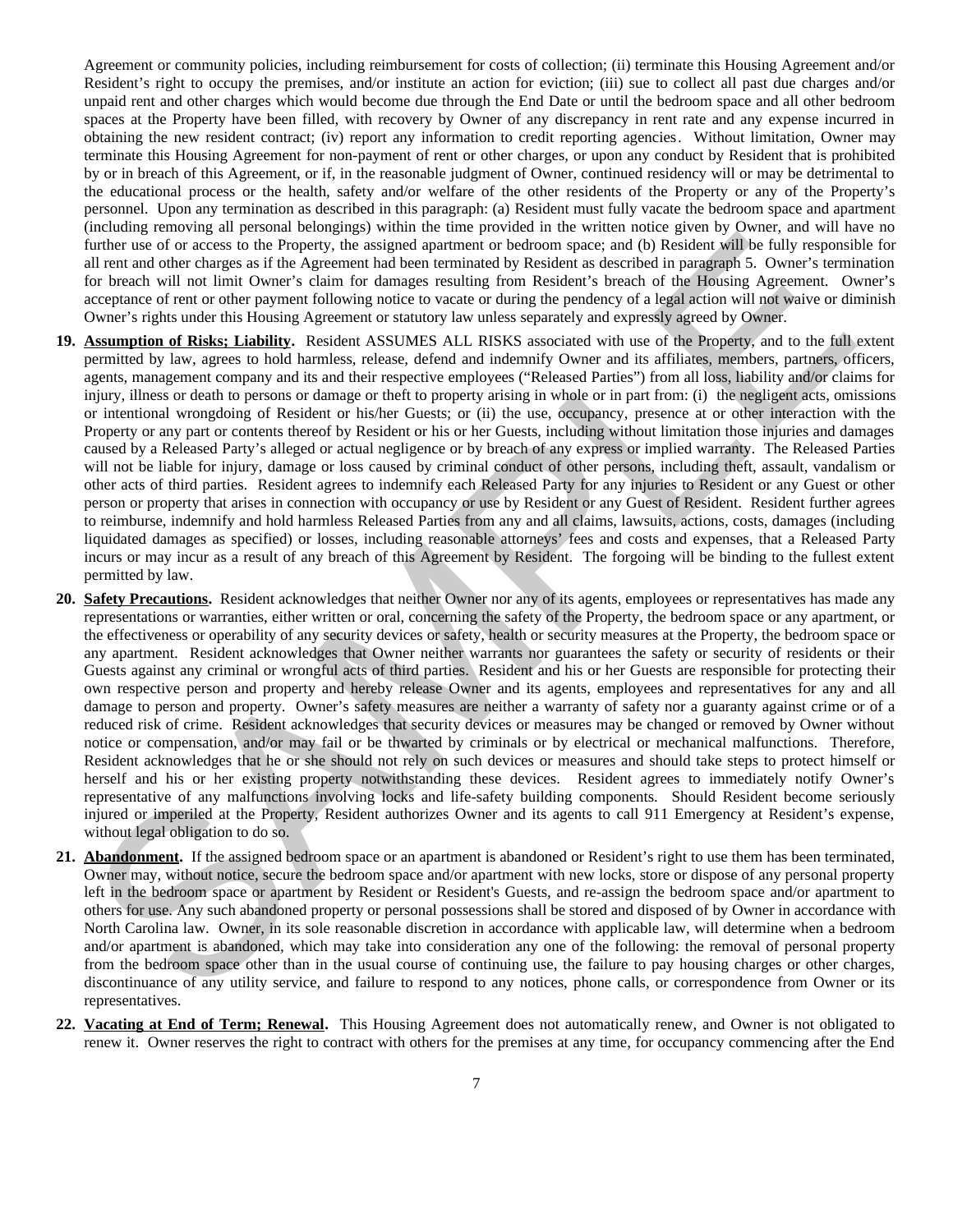Date. Upon termination or expiration of this Housing Agreement for any reason, Resident will immediately vacate and relinquish the bedroom space and entire apartment, and all of Owner's fixtures, in a clean and sanitary condition, including removing all trash. Resident will pay all utility and service bills to the bedroom space and apartment (except those provided by Owner as specified in this Housing Agreement) and cancel all utility accounts in the name of Resident. Resident will return to Owner all keys issued to Resident by Owner. If all keys issued to Resident are not returned promptly to Owner, Resident will pay all costs associated with re-keying or reprogramming locks for the bedroom space and/or apartment, along with the cost of replacement of all keys. If Resident fails to vacate the bedroom space and apartment by the end of the Term or upon earlier termination of the Agreement, Resident will pay agreed holdover charges equal to three (3) times the daily pro-rated housing charges during the Term (but not more than the amount provided by law), plus associated expenses, including attorneys' fees. In no event after termination or expiration of this Housing Agreement will it be deemed to have been renewed or extended.

- **23. Renewal of Residency**. If this Housing Agreement is a renewal of Resident's residency at the Property to follow the expiration of another valid agreement with an End Date that is no more than one day earlier than the Start Date of this Housing Agreement, then: (a) the Start Date of this Housing Agreement will be deemed to take place simultaneously with the expiration of the prior agreement, so that this Housing Agreement begins immediately upon the expiration of the term of the prior agreement; and (b) if Resident is assigned by Owner to a different apartment or bedroom for the new term under this Housing Agreement, Resident agrees to relocate promptly to the newly assigned space and to relinquish occupancy of the prior space on the date specified by Owner.
- **24. Casualty Loss.** If in Owner's reasonable judgment the premises or the Property is materially damaged by fire or other casualty, Owner may terminate this Housing Agreement within a reasonable time after such determination, by written notice to Resident, in which case Owner will refund prorated, pre-paid rent and all deposits less lawful deductions unless Resident and/or Resident's guest(s) caused the casualty, in which case all funds on account will be applied to all applicable charges related to the damages and Resident will be responsible for the balance of all charges for repairs. If following a fire or other casualty Owner does not elect to terminate this Housing Agreement, Owner will rebuild the damaged areas within a reasonable time, and during such reconstruction, Resident will be provided a reasonable rent reduction for the unusable portion of the premises unless Resident and/or Resident's guest(s) caused the casualty. Extended at Reddency. It this island, a spectral of a network of the central control of the central control of the control of the central control of the central control of the central control of the central control of the
- **25. Guarantor Information, Notice.** Owner reserves the right to notify any Guarantor of any action taken or notice given with regard to Resident under this Housing Agreement. If Resident or Guarantor has supplied information by means of an application for residency, guaranty of payment or other documentation, Resident and Guarantor, as the case may be, represent that such information is true and correct and given voluntarily and knowingly. Owner and its management agent reserve the right to release any such information and/or Resident's account history to law enforcement, government officials, lenders and prospective purchasers of the Property.
- **26. Use of Likeness**. As part of the consideration for this Housing Agreement, Resident authorizes Owner and its affiliates to make photographs and video recordings of Resident in community and resident amenity areas, and irrevocably grants Owner and its affiliates a royalty-free license to use Resident's image and likeness for all lawful purposes, including promotional purposes in advertising, video, web, social media and other formats.
- **27**. **Multiple Bedroom Spaces.** If this Housing Agreement expressly identifies more than one bedroom space in a multi-bedroom apartment as assigned to Resident on page 1, then: (a) references to a "space" or "spaces" will be deemed to refer to all of the spaces assigned to Resident, or to the entire apartment if all of the bedrooms in an apartment are assigned to Resident; and (b) if Resident is assigned fewer than all of the bedroom spaces in an apartment, use of common areas will continue to be shared with other residents of the apartment and any calculation of Resident's share of any charges assessed pro rata to all residents of an apartment will be made by dividing the number of bedroom spaces assigned to Resident by the total number of occupied bedroom spaces within the apartment

### **28. DISPUTE RESOLUTION; MANDATORY ARBITRATION; CLASS-ACTION WAIVER.**

- (a) Claims Subject to Arbitration. Except as expressly provided below, the parties agree that to the fullest extent permitted by applicable law, any dispute arising out of or relating in any way to this Agreement or a similar prior agreement, the Property or the relationship between Resident and Owner or Manager (including matters occurring prior to the date of this Agreement and disputes also involving third parties) (collectively, "Claims") will, at the election of either party, be resolved by arbitration, including any dispute about arbitrability, such as scope and enforceability.
- (b) Arbitration Process. Any arbitration will be conducted pursuant to the applicable rules (the "Arbitration Rules") of the American Arbitration Association, as modified herein, to the extent such modifications are not prohibited by the Arbitration Rules. The arbitration will be conducted in Charlotte, North Carolina. The parties will select a single arbitrator, but in the event that the parties are unable to agree, the arbitrator will be appointed pursuant to the Arbitration Rules. The arbitrator will be a practicing attorney with significant expertise in litigating and/or presiding over cases involving the substantive legal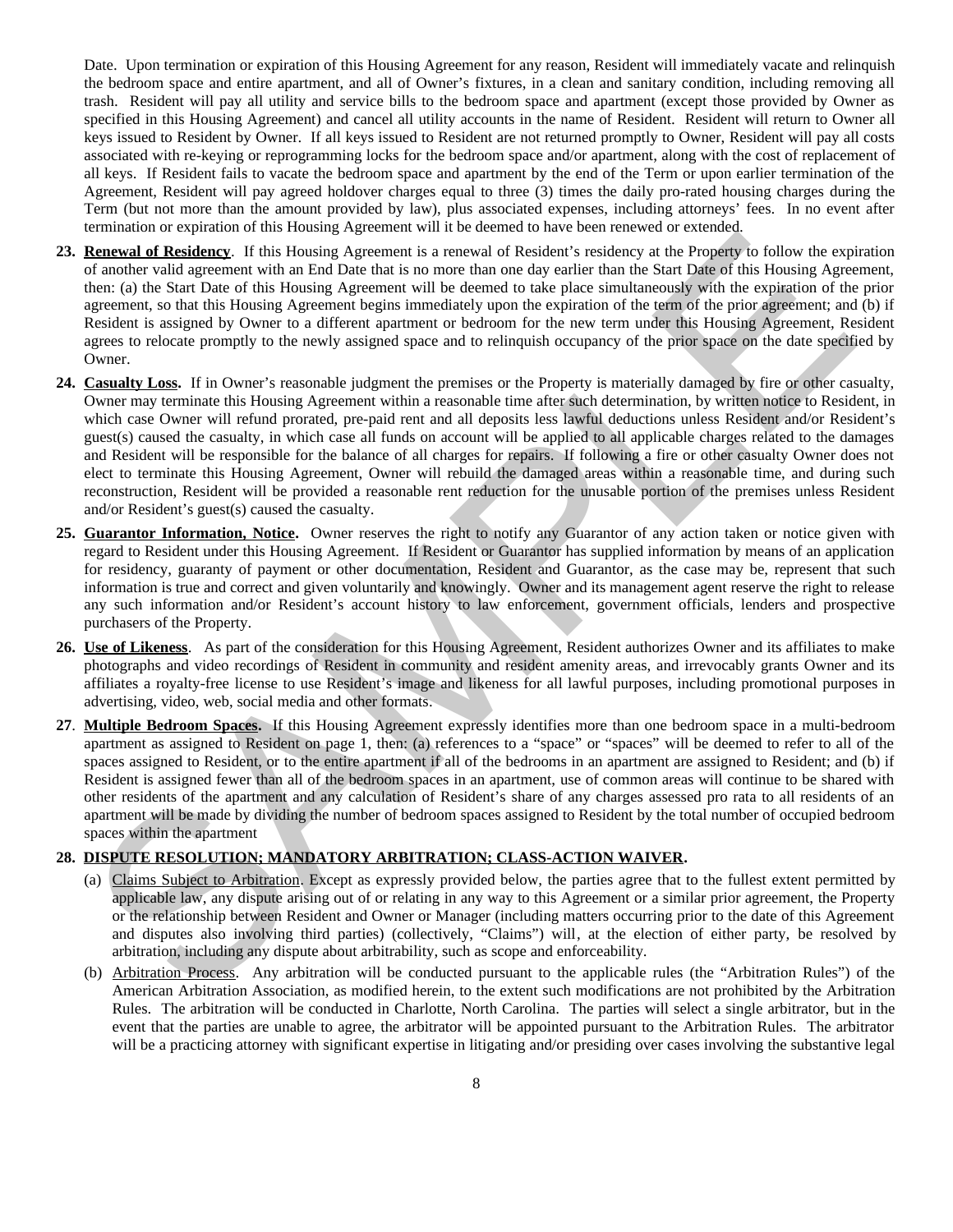areas involved in the dispute. The parties to the arbitration will not request, and the arbitrator will not order, that any discovery be taken or provided, including depositions, interrogatories or document requests, except to the extent the amount in controversy exceeds \$50,000. The arbitration will be concluded within three months of the date the arbitrator is appointed. The arbitrator's findings, reasoning, decision, and award will be stated in writing and based upon applicable law. Judgment on the arbitration award may be entered in any court having jurisdiction. In the event that the arbitration results in an award which imposes an injunction or contains a monetary award in excess of \$100,000, the award will be reviewable on appeal initiated by filing notice of appeal with the AAA office within 30 days of the award, governed by the AAA Optional Appellate Arbitration Rules and conducted by a panel of three new arbitrators, ruling by majority, under the procedure for appointment from the national roster of arbitrators. Unless the applicable Arbitration Rules require otherwise, arbitration fees and costs will be shared equally by the claimant(s) and respondent(s), respectively, in any arbitration proceeding. Should the AAA be unavailable, unable or unwilling to accept and administer the arbitration of any claim under these arbitration provisions as written, the parties will agree on a substitute arbitration organization, such as JAMS, that will enforce the arbitration provisions as written. *Because this Agreement memorializes a transaction in interstate commerce, the Federal Arbitration Act governs the interpretation and enforcement of these arbitration provisions. More information about arbitration, including the Arbitration Rules, is available at www.adr.org or by calling 1-800-778-7879.*

- (c) Claims Excluded from Arbitration. The following matters will not be subject to arbitration but will instead be adjudicated in the courts of Mecklenburg County, North Carolina or such other court in which jurisdiction and venue are proper: (a) an action for possession or for injunctive remedies provided under applicable landlord-tenant laws or to enforce intellectual property rights; (b) a suit by Owner or its assignee for collection of amounts owed by Resident under this Agreement; and (c) any claim or dispute for which applicable law (as determined by a binding court decision) or the applicable arbitration rules do not permit arbitration and require adjudication in a specific civil court. Matters within the jurisdiction of an applicable small claims court may also be brought in that court in lieu of arbitration.
- (d) Right to Opt Out of Arbitration. RESIDENT MAY OPT OUT OF THE FOREGOING ARBITRATION PROVISIONS BY SENDING EXPRESS WRITTEN NOTICE (VIA CERTIFIED US MAIL OR RECOGNIZED COURIER SERVICE) ELECTING TO OPT OUT OF ARBITRATION PROVISIONS, WITHIN 30 DAYS OF RESIDENT'S EXECUTION OF THIS AGREEMENT, to: The Scion Group, Attn: Legal Department, 444 N. Michigan Ave., Suite 2600, Chicago IL 60611. Resident will continue to be bound by any other arbitration provision Resident did not out opt of.
- (e) Applicable Law; Attorney Fees. All claims and disputes, including those adjudicated in arbitration or in court, will be governed by the internal laws of the State of North Carolina with respect to contracts made or events occurring therein. Unless prohibited by applicable law, the substantially prevailing party in any dispute between the parties (including in arbitration) may recover their reasonable costs and fees incurred in connection with such matter, including reasonable attorneys' fees.
- (f) Class Action Waiver. **THE PARTIES AGREE THAT ANY CLAIMS WILL BE ADJUDICATED ON AN INDIVIDUAL BASIS, AND EACH WAIVES THE RIGHT TO PARTICIPATE IN A CLASS, COLLECTIVE, PAGA, OR OTHER JOINT ACTION WITH RESPECT TO THE CLAIMS.**
- (g) Waiver of Jury Trial. **THE PARTIES KNOWINGLY AND VOLUNTARILY WAIVE ANY RIGHT TO A JURY TRIAL FOR CLAIMS NOT SUBJECT TO ARBITRATION, WHICH WILL BE ADJUDICATED BY A JUDGE ONLY.**
- (h) Severability and Survival. To the extent any provision of this paragraph 28 is found to be unenforceable, it will be severed so the parties' intent to arbitrate will survive and arbitration will proceed without such provision; provided that if the classaction waiver is found unenforceable for any reason, the arbitration provisions of this paragraph 28 will be void. All of the terms and provisions of this paragraph 28 will survive the termination or expiration of this Agreement.
- **29. Miscellaneous.** Failure of Owner to insist upon strict compliance with the terms of this Housing Agreement will not constitute a waiver of Owner's rights to act on any violation. Owner's rights are cumulative and the exercise of any remedy by Owner will not exclude or waive the right to exercise any other right or remedy. Time is of the essence in the performance of this Housing Agreement. Owner and its agents and affiliates make no representations or warranty as to the character or standing of any other residents of the Property. The lien of Owner's lender(s), if any, on the Property may be superior to Resident's rights as a resident and this Housing Agreement may be made subject to the rights of such lender(s). This Agreement and any attached and signed addenda constitute the entire agreement between the parties and no oral statements will be binding. If any provision of this Agreement requires the permission or consent of Owner, such written permission or consent may be granted or withheld in the sole discretion of Owner or its designated agent or representative or may contain such conditions as Owner deems appropriate and will be effective only if Resident complies with such conditions. Moreover, any written permission or consent given by Owner to Resident may be modified, revoked or withdrawn by Owner at any time, at Owner's sole discretion, upon written notice to Resident. Any amendment to this Housing Agreement, other than a change to the Community Policies, must be in writing and wavelengths and the meditial of a statement of the statement of the meditial of the median of the statement of the statement of the statement of the statement of the statement of the statement of the statement of the stat